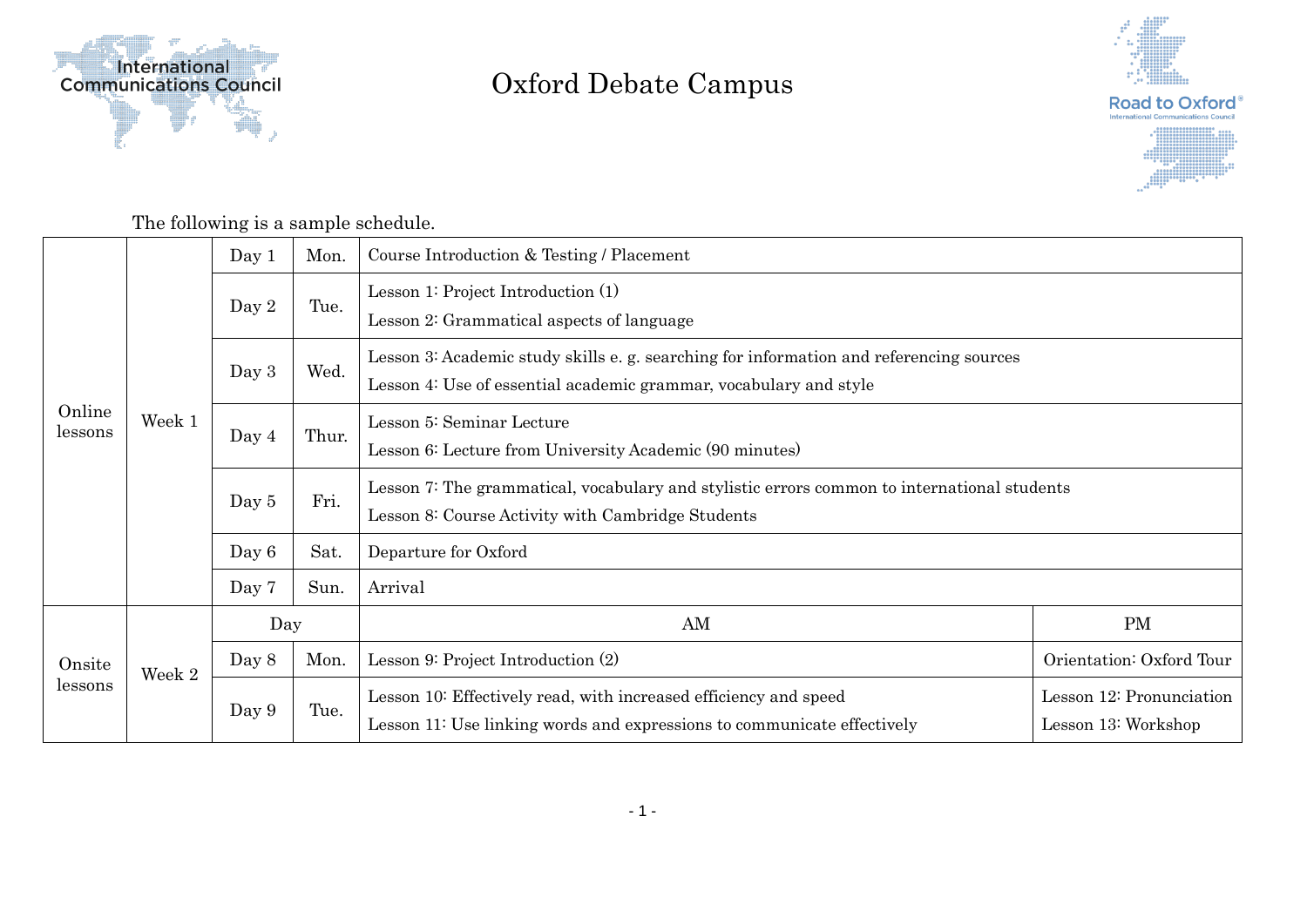

## Oxford Debate Campus



|  |        | Day $10$ | Wed.  | Lesson 14: The main features and conventions of academic writing<br>Lesson 15: The formation and expression of arguments, evidence and stance in writing                                                                                                                                                            | Project Preparation (with<br>help from Oxford Students)         |  |
|--|--------|----------|-------|---------------------------------------------------------------------------------------------------------------------------------------------------------------------------------------------------------------------------------------------------------------------------------------------------------------------|-----------------------------------------------------------------|--|
|  |        | Day 11   | Thur. | Lesson 16: Skills to integrate ideas from the literature into the writing<br>Lesson 17: Essential knowledge of the formation of ideas in common academic texts<br>(e. g. essays, reports, dissertations, publications)                                                                                              | Free afternoon                                                  |  |
|  |        | Day 12   | Fri.  | Lesson 18: Academic recap<br>The important current affairs to discuss and debate are, for example, climate<br>change, global warming, journalism, media, human rights, politics, the pandemic,<br>LGBTQ+, gender and identity, race, global hunger issues, culture, SDGs, the arts,<br>crypto-currencies, and more. | Lesson 19: Course<br>Activity with Cambridge<br><b>Students</b> |  |
|  |        | Day $13$ | Sat.  | Full-Day Excursion: London with Oxford students                                                                                                                                                                                                                                                                     |                                                                 |  |
|  |        | Day $14$ | Sun.  | Free day                                                                                                                                                                                                                                                                                                            |                                                                 |  |
|  | Week 3 | Day $15$ | Mon.  | Lesson 20: The importance of information order and how to link ideas<br>Lesson $21$ : Project Introduction $(3)$                                                                                                                                                                                                    | Project Preparation (with<br>help from Oxford Students)         |  |
|  |        | Day 16   | Tue.  | Lesson 22: Improve listening comprehension by working on macro-listening skills<br>(listening for meaning in context)<br>Lesson 23: Improve listening comprehension by working on micro-listening skills<br>(listening to decontextualised English)                                                                 | Lesson 24: Workshop                                             |  |